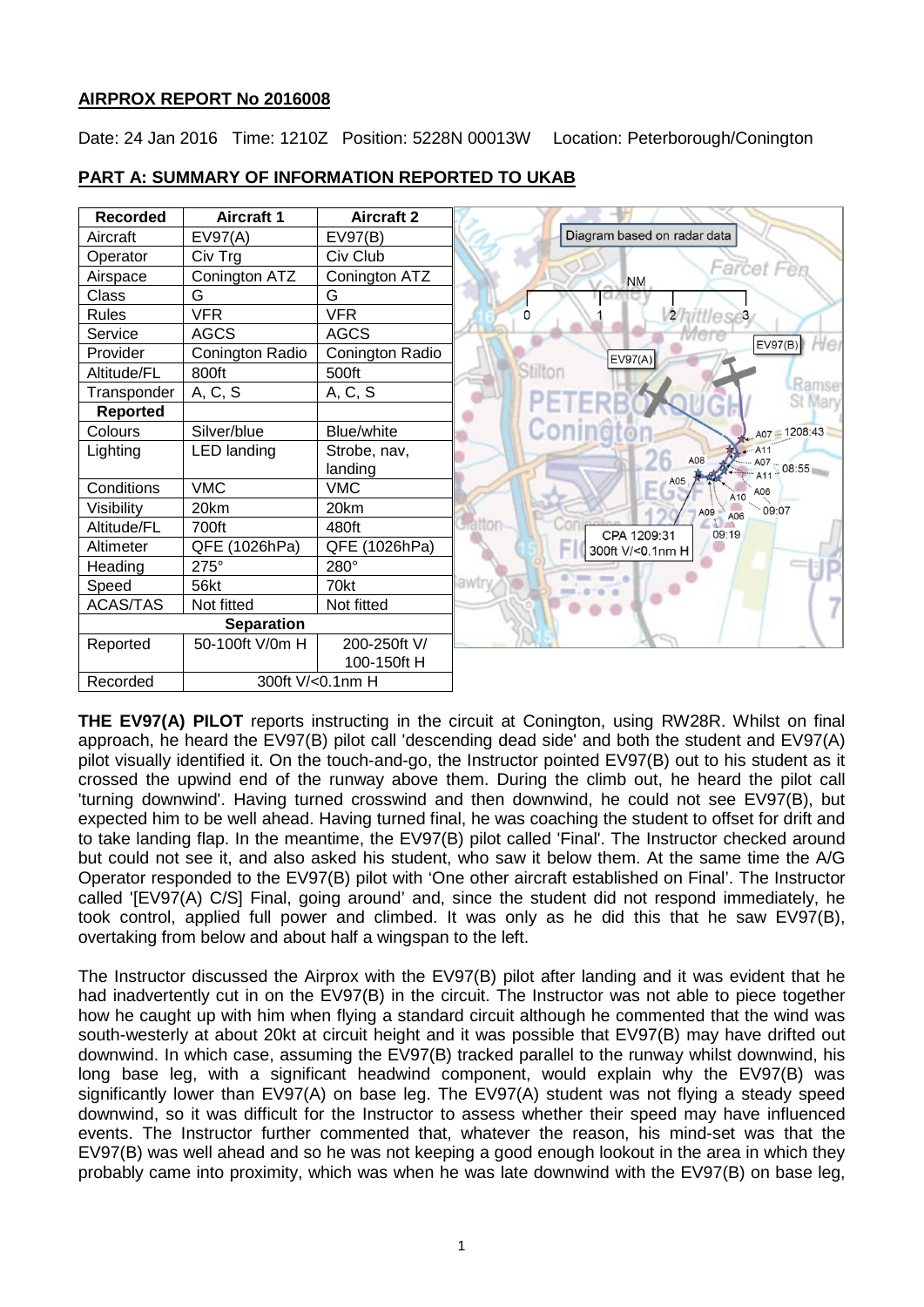ahead and below. Once EV97(A) had turned onto base leg, EV97(B) was shielded from his view in the right-hand seat by their wing and fuselage, and the student's workload was fairly high.

He assessed the risk of collision as 'High'.

**THE EV97(B) PILOT** reports returning to Conington after a short local flight. He joined the Conington ATZ from the south, immediately starting his descent onto the deadside to join the RW28R circuit by means of a Standard Overhead Join, which is the normal procedure at Conington. He made a standard call that he was joining from the deadside and was intending to immediately start his descent; this call was acknowledged and he was advised of circuit traffic. He was aware EV97(A) had just made a touch-and-go and would be climbing back out below him so he made an early 'turning downwind now' call to alert the EV97(A) pilot and the A/G Operator of his position. He joined downwind at 1000ft, observing the turn points and keeping level with the 'wind turbines' to avoid overflying a local village. He turned base at 'farm buildings' where he started the descent, reducing airspeed to about 70kt and applying first flap. He did not recall hearing a downwind call from EV97(A). He turned final at about 800ft and, at ½ mile from RW28, at about 480ft as verified in his GPS flight log, he observed EV97(A) about 200-300ft above him, passing in front from north to south. He initially thought EV97(A) was descending deadside for a standard overheard join for RW28R, although he commented to his passenger that he appeared low when he was passing the 28 numbers. Upon making his 'Final to Land' call the tower acknowledged and advised him that there was one ahead on final. At that point he tried to see if there was traffic ahead, where it was very apparent there wasn't. He had kept EV97(A) in sight and it was then he noticed it was turning west and appeared to be lining up for a final approach. The EV97(A) was still above him at that point and, after they had made their turn, he passed directly below them, still in his view and about 200-250ft above. He immediately called 'the tower' and advised that he was on final and had passed directly underneath EV97(A). This call was not acknowledged and instead he heard 'thanks for that' but could not tell whether this came from 'the tower' or from EV97(A) pilot.

The EV97(B) pilot spoke to the EV97(A) Instructor after he had landed to discuss what had taken place. The Instructor asked if he had heard his downwind call which he said he had not. He also asked whether he had taken the circuit too wide which allowed him to catch up. The EV97(B) pilot maintained that he had followed the circuit pattern he had been trained to follow and as published by the Conington operator. They discussed potential radio serviceability issues and the regulations pertaining to conduct in the visual circuit. The EV97(B) pilot noted that at no time did he feel threatened by the close proximity of EV97(A) and, after speaking to his passenger, did not consider this to be a near miss and did not feel in any danger. He stated that if the aircraft had been as close as 50ft he would have had a very different view of the event, as would the passenger who had never been in a small aircraft before.

He assessed the risk of collision as 'None'.

**THE A/G OPERATOR** reports EV97(A) was established in the Conington RW28R circuit. EV97(B) rejoined the circuit overhead following a local flight. The EV97(B) pilot reported turning downwind while EV97(A) was climbing out from RW28 after performing a touch-and-go. The EV97(B) pilot called downwind. The EV97(A) pilot called final, the A/G Operator replied 'One other aircraft established on final'. At the time of the final call he could see both aircraft converging on final approach about 1.5 miles from the threshold; it was not possible to see the horizontal separation between the aircraft. As a safety precaution the A/G Operator immediately reported the additional Traffic Information in his response to the EV97(B) pilot. The EV97(A) pilot called 'Final going around' and was seen climbing away.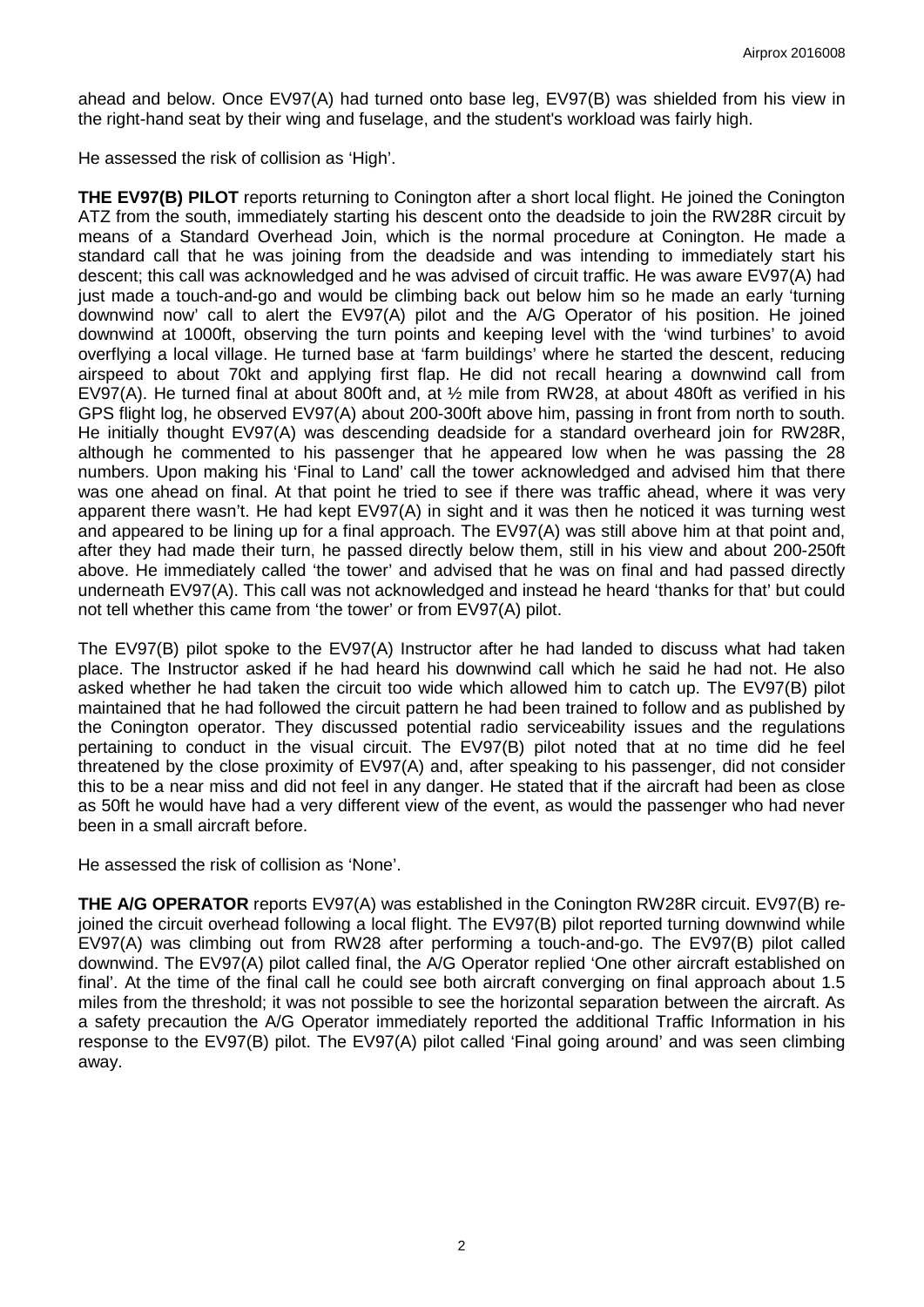# **Factual Background**

The weather at Wittering and Cambridge was recorded as follows:

METAR EGXT 241150Z AUTO 22012KT 9999 BKN012/// BKN140/// 13/12 Q1024= METAR EGXT 241250Z AUTO 22015KT 9999 BKN013/// BKN150/// 13/12 Q1023= METAR EGSC 241150Z 19009KT 9999 SCT020 13/11 Q1025= METAR EGSC 241220Z 19009KT 9999 SCT015 SCT030 13/11 Q1025=

### **Analysis and Investigation**

#### **UKAB Secretariat**

Both pilots shared an equal responsibility for collision avoidance and not to operate in such proximity to other aircraft as to create a collision hazard<sup>[1](#page-2-0)</sup>. An aircraft operated on or in the vicinity of an aerodrome shall conform with or avoid the pattern of traffic formed by other aircraft in operation<sup>[2](#page-2-1)</sup>. When two or more heavier-than-air aircraft are approaching an aerodrome or an operating site for the purpose of landing, aircraft at the higher level shall give way to aircraft at the lower level, but the latter shall not take advantage of this rule to cut in front of another which is in the final stages of an approach to land, or to overtake that aircraft<sup>[3](#page-2-2)</sup>.

### **Summary**

An Airprox was reported when two EV97s flew into proximity at 1210 on Sunday 24<sup>th</sup> January 2016. Both pilots were operating in the Conington visual circuit, under VFR in VMC, both in receipt of an A/G Service from Conington Radio.

## **PART B: SUMMARY OF THE BOARD'S DISCUSSIONS**

Information available consisted of reports from both pilots, radar photographs/video recordings and a report from the A/G Operator.

Members first thanked both pilots for their frank and honest reports which had helped immensely in determining what had happened in this incident. In considering the pilots' actions, the Board opined that circuit planning and size appeared key to this Airprox. Members agreed that there was no strict definition of circuit dimensions, and it was for following pilots to integrate or remain integrated with circuit traffic ahead; however, this required all those in the circuit to follow similar procedures and retain situational awareness on the other traffic. As an example, although Pooley's (a well-known flight guide) indicated that the downwind leg for RW28R at Conington diverged from the runway, it showed that the circuit still remained within the ATZ; whereas, in this incident, it was clear that the EV97(B) pilot had left the lateral limits of the ATZ. No doubt focused on instructional activities, it was considered likely that the EV97(A) pilot had lost sight and situational awareness of the EV97(B) ahead as a result of the latter's wider than normal circuit; as a result, EV97(A) pilot had inadvertently turned in front of him on to final. Although the Board therefore considered that the fundamental cause of the Airprox was that the EV97(A) pilot had not integrated effectively with the EV97(B), members also felt that the EV97(B) pilot had a responsibility to position himself appropriately in the visual circuit; the radar replay indicated that he had flown a much wider and lower base-to-final turn, and hence had been in a position such that the EV97(A) pilot's ability to regain visual contact was compromised. Board members therefore also agreed that the EV97(B) pilot's wider and hence lower than normal base-to-final turn was a contributory factor to the Airprox.

The Board were particularly impressed with the proactive conduct of the A/G Operator and commended him for taking vital action at a late stage, by passing effective Traffic Information. The Board expressed their hope that A/G Operators in general were aware that they were a vital part of

 $\overline{\phantom{a}}$ 

<span id="page-2-0"></span><sup>1</sup> SERA.3205 Proximity.

<span id="page-2-1"></span><sup>2</sup> SERA.3225 Operation on and in the Vicinity of an Aerodrome.

<span id="page-2-2"></span> $3$  SERA.3210 Right-of-way, (4) Landing, (i).